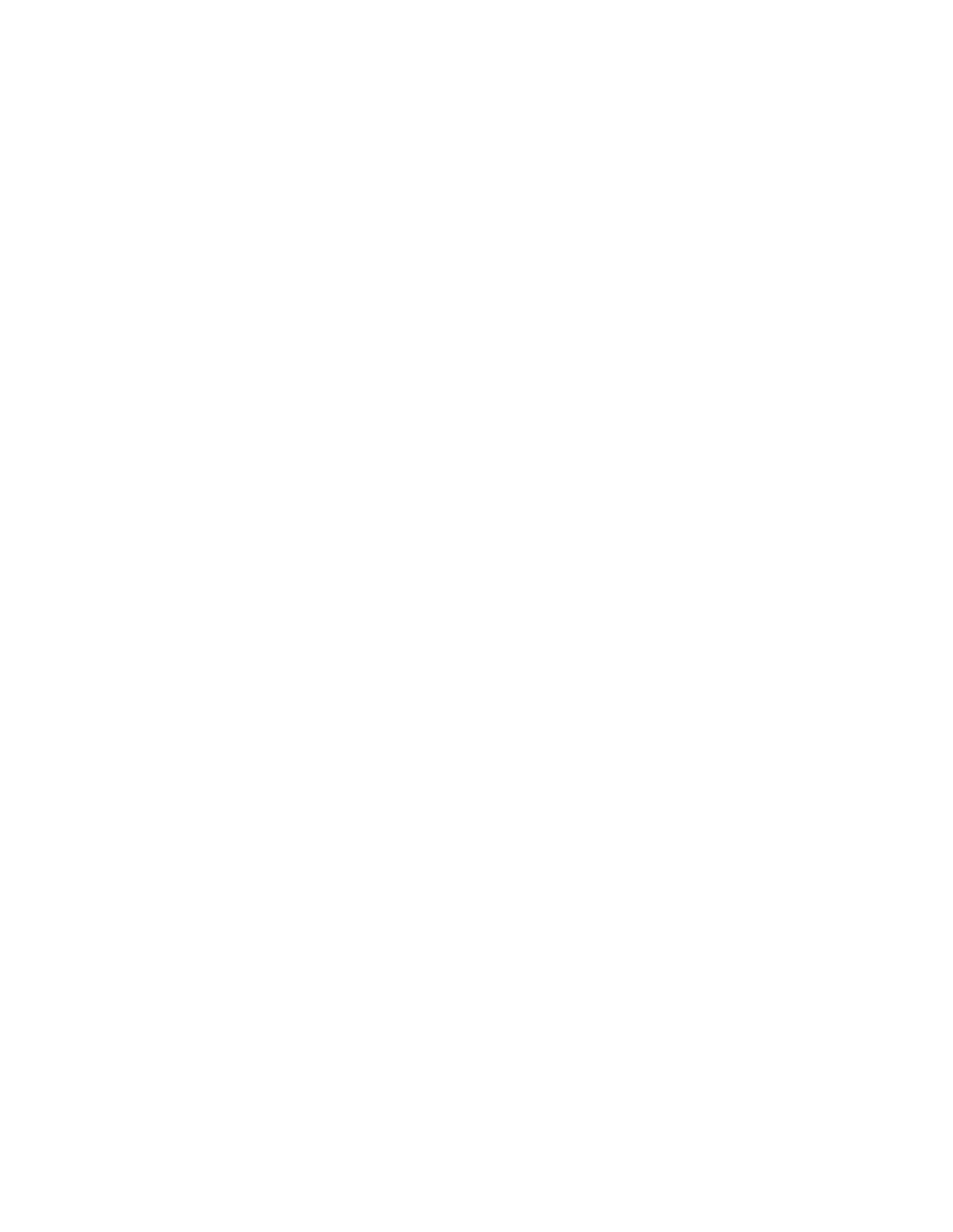### **Strategic Plan Preamble**

Holy Family University, a sponsored ministry of the Sisters of the Holy Family of Nazareth, is grounded in the foundational ideal of teneor votis: "I am bound by my responsibilities," an expression of the core, common sense of purpose shared by all members of our academic community. Reflecting the mission core values of family, respect, integrity, service and responsibility and learning and vision, the University seeks to advance a culture that "welcomes and cares for a diverse and interconnected family" as well as our home planet.1 Charting a path forward through the development of our next strategic plan therefore requires that all members of the University community commit themselves to upholding and expanding our "Culture of Family," and work to define and imagine its possibilities.

As we enter the third decade of the twenty-first century, we do so in a world profoundly changed by a global pandemic and a heightened and critical awareness of the pervasiveness of racial injustice and inequity, both here and around the world. Virtually overnight, our campus faced the challenge of abandoning traditional approaches to higher education, transitioning to online learning, teleconferencing, e-business practices, and virtual celebrations of significant milestones. In addition, we were called to consider our responsibility in addressing injustices in our relationships with one another. The strength and resilience of the Holy Family community shone through during these turbulent months, as we adapted to our new circumstances while maintaining an unfailing commitment to academic excellence and student service. Reflection, analysis, and open communications within our community have been the ingredients to successfully meeting 2020's challenges. Critically, these adaptive measures have also set the stage for the development of the University's next strategic plan. As we look forward, we embrace a vision that both builds upon a strong institutional foundation and embraces new and innovative frontiers of growth and progress.

In today's rapidly changing social world, Holy Family's mission provides a blueprint for defining and achieving strategic initiatives that will build upon the University's sound foundation and propel us forward into new areas of teaching, learning, student engagement and service. Within this context, the new strategic plan defines a course of institutional growth and progress to be achieved over the next five years. In light of Holy Family's ongoing success as an educator of professionals with a bedrock commitment to the liberal arts, the plan proposes consideration of new academic degree initiatives, as well as a strengthening of the core curriculum and development of key programs across all schools and academic disciplines. These efforts will be enhanced through expanded use of online and remote instructional technologies, enabling the University both to better serve current students and expand our community to include new populations of distance learners. The plan also calls us

<sup>&</sup>lt;sup>1</sup> *Laudato Si'*, *On Care for Our Common Home*, Encyclical Letter by Pope Francis, 2015, in which he addresses aspects of an integral ecology including environmental, economic, and social dimensions.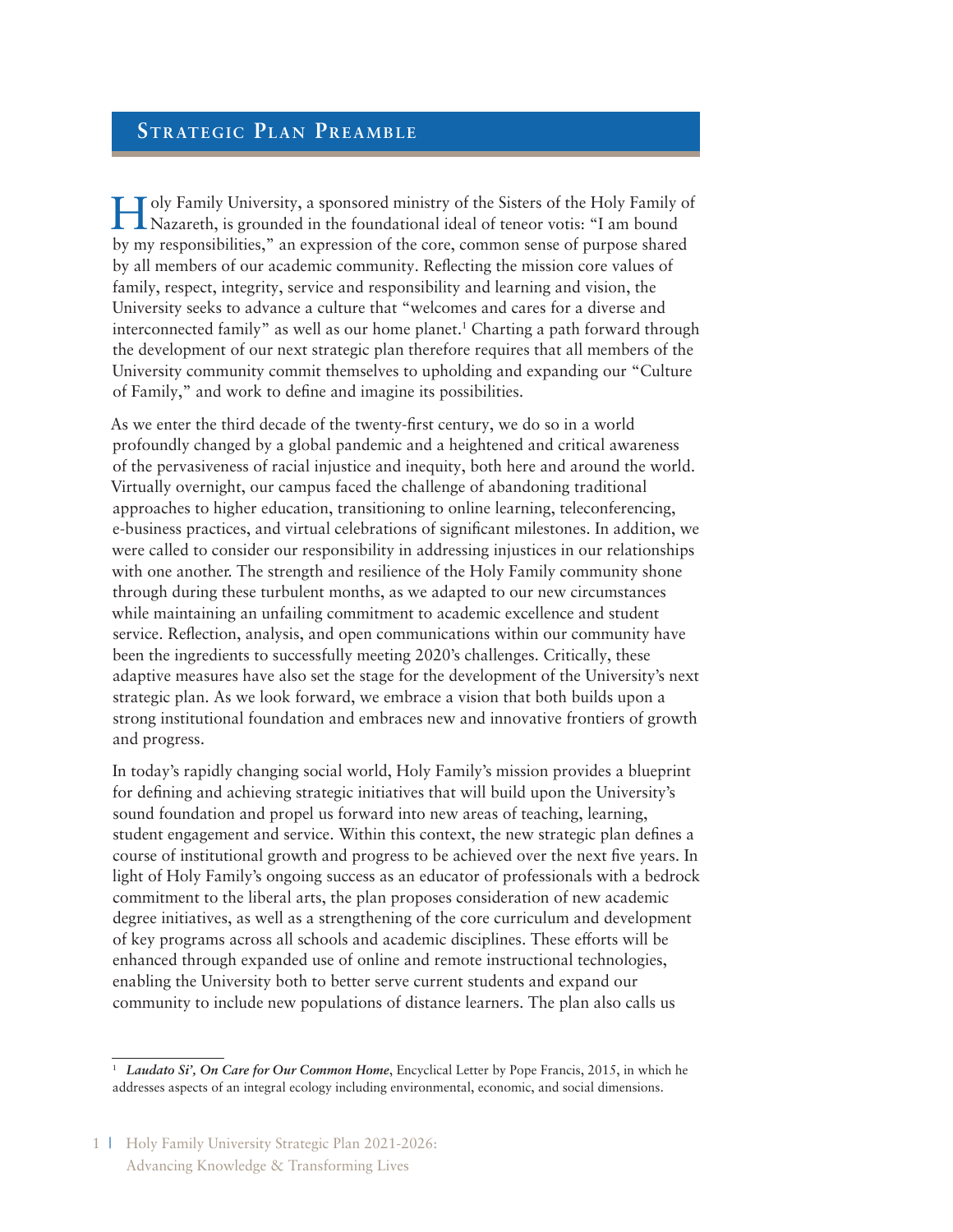to clearly define the student experience desired for all student populations. Taken as a whole, these proposed initiatives reflect the University's ongoing commitment to academic excellence, fiscal responsibility, and sustained enrollment growth.

Our commitment to sustaining and advancing our own community remains unwavering and, of equal importance, is the compelling necessity to engage with communities beyond our campuses. As a Catholic institution, we hold a deeply rooted commitment to the oneness of the human family. Our new strategic plan clearly states and centers our commitment to diversity, inclusion, and equity as a critical element of our institutional identity. As a part of this plan, we also identify opportunities for students and faculty to interact with cultures outside of their own experiences, and to use their talents and resources to build connections with, and act in service to, neighbors in our local community and beyond. In addition, our plan emphasizes an expanded effort to connect with those who once called Holy Family home, our alumni, and to build a stronger culture of philanthropy.

What follows is a strategic road map for achieving an ambitious vision by 2026. Developed through input from all members of the community, the plan presents a series of key strategic pillars and objectives that specify essential areas of growth and progress for the University. Meeting the goals defined within will strengthen Holy Family's identity and broaden our role as an institution of mission-focused education and service.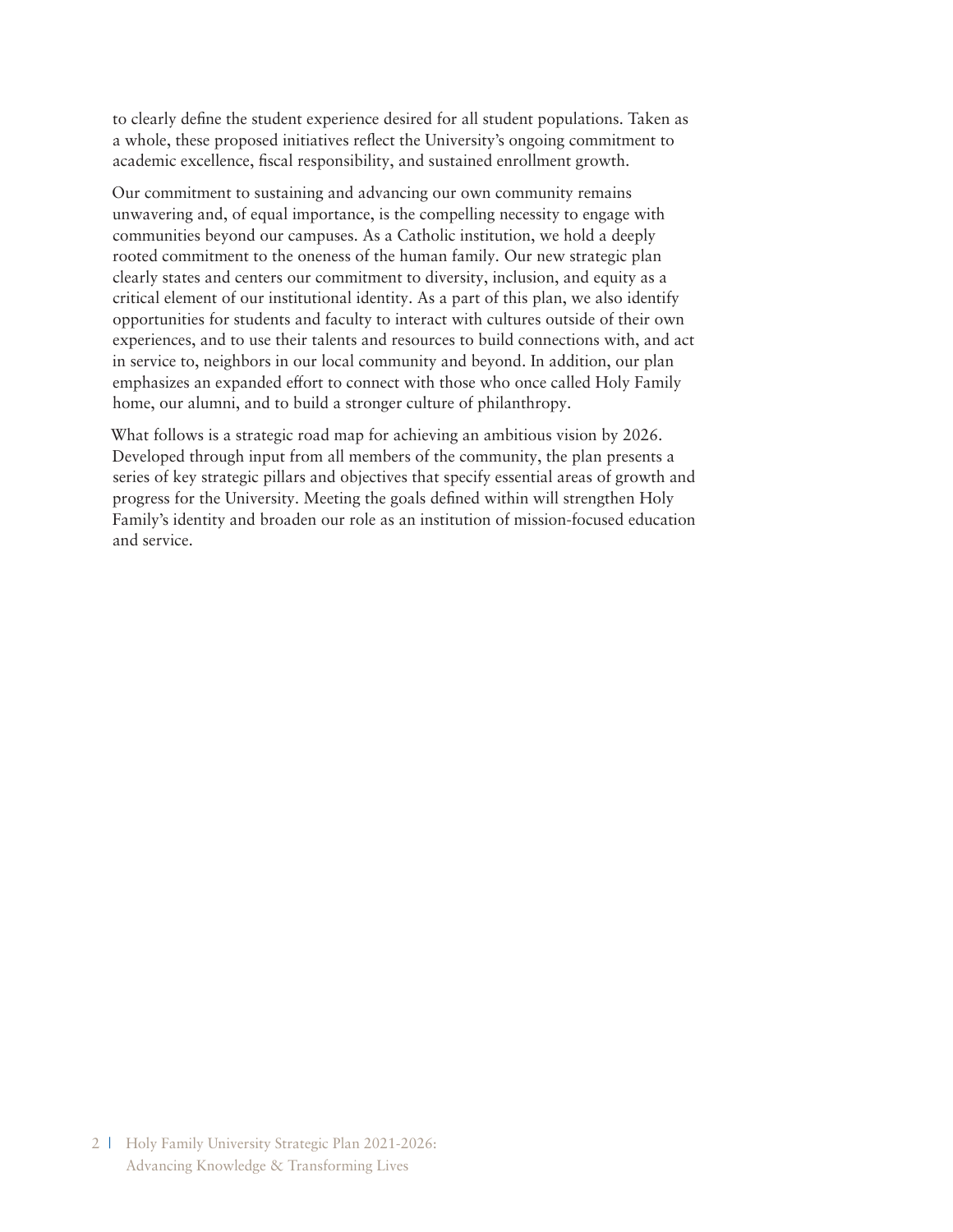# **MISSION STATEMENT**

#### **Lifelong Responsibilities Towards God, Society, and Self.**

Holy Family University, a ministry of the Sisters of the Holy Family of Nazareth, offers education in the liberal arts and professions through graduate, undergraduate, and non-degree programs. As a Catholic University, Holy Family seeks direction and inspiration from the life and teaching of Jesus Christ, affirms the values of the Judeo-Christian tradition, and witnesses to the dignity of each person and the oneness of the human family. Holy Family University educates students to assume lifelong responsibilities towards God, society, and self.

# **Mi ss ion Core Values**

**The following core values inform the University as it seeks to carry out its mission.**

**FAMILY**—Holy Family University welcomes and cares for students, faculty, and staff as members of a diverse but interconnected family. A community united by a common mission, the University promotes an atmosphere of mutual concern and attention to the spiritual, intellectual, social, emotional, and physical needs of all those whom it serves.

**RESPECT**—Holy Family University affirms the dignity of the human person through openness to multiple points of view, personalized attention, and collaborative dialogue in the learning process and in the interaction among members of the University community. The University seeks to instill appreciation of and respect for differences so that its graduates can function successfully in multicultural contexts.

**INTEGRITY**—Intent upon forming persons of integrity who recognize the importance of lifelong learning, Holy Family University advocates free and conscientious pursuit of truth and the responsible use of knowledge. It bases education upon a foundation in the liberal arts that highlights the humanities and the natural and social sciences. In keeping with the teachings of the Catholic Church, concern for moral values and social justice guides the University in designing programs and activities.

**SERVICE AND RESPONSIBILITY**—Holy Family University incorporates its motto, teneor votis ("I am bound by my responsibilities"), into curricular, cocurricular, and extracurricular programs. Reflecting this motto, educational experiences at the University apply theory to practice and course content to serving human needs. The University educates individuals to become competent professionals and responsible citizens.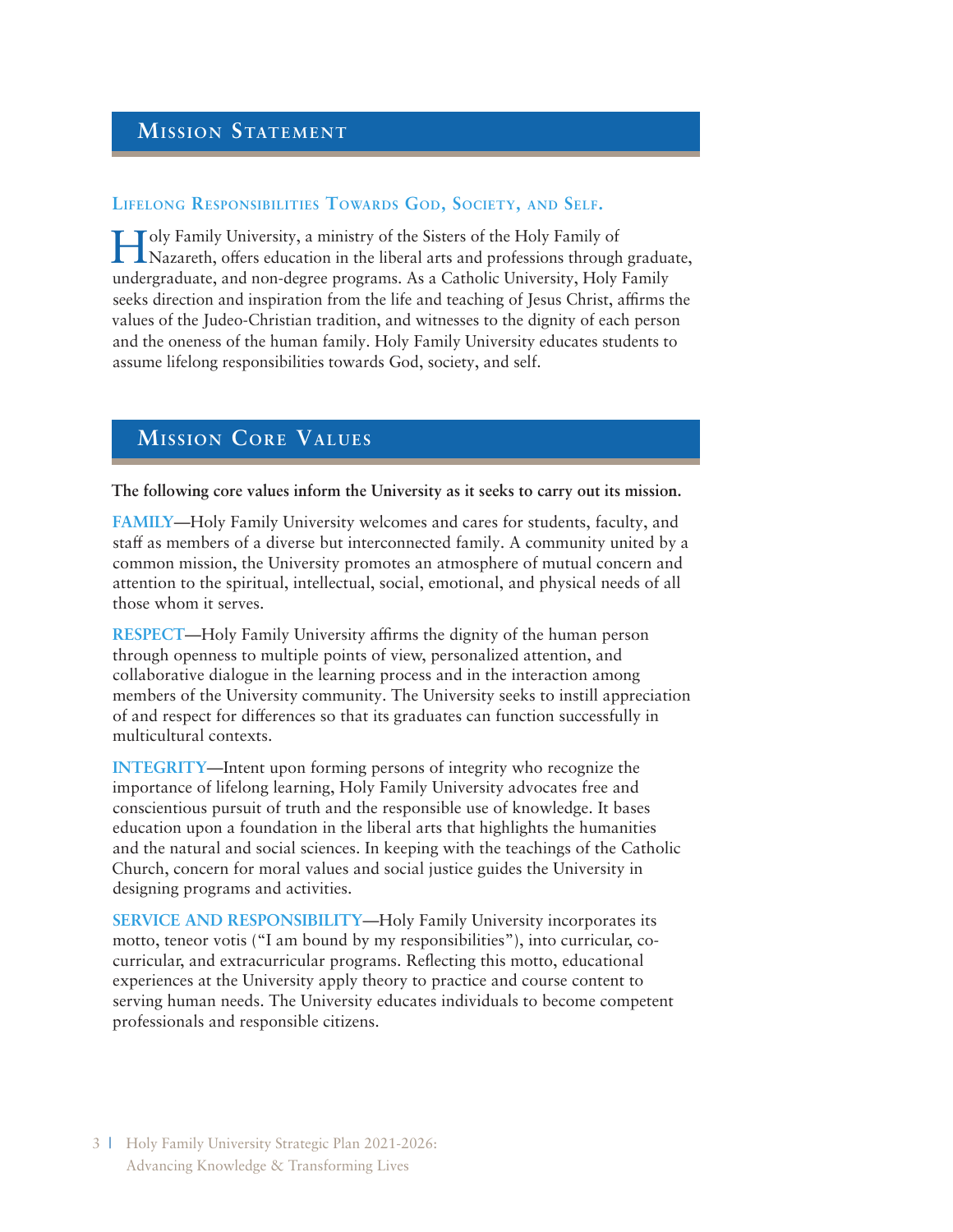**LEARNING**—Holy Family University seeks to instill in its students a passion for truth and a commitment to seeking wisdom. It promotes values-based education, creative scholarship, informed and imaginative use of research and technology, and practical learning opportunities such as Experiential Learning programs. The University seeks to strengthen ethical, logical, and creative thinking; to develop effective communication skills; to nurture an aesthetic sense; and to deepen global, social, and historical awareness.

**VISION**—Holy Family University envisions learning as a dynamic and fruitful exchange between traditional sources of wisdom and contemporary developments in knowledge. Throughout the teaching and learning process the University seeks to embody Christian philosophical and theological perspectives. It offers an education grounded in a Judeo-Christian worldview that serves as a foundation upon which to address contemporary problems and to build a vision for the future.

## **STRATEGIC VISION STATEMENT**

#### **(Adopted as part of** *Family: A Value for Life – Strategic Plan 2016–2020.)*

ur institutional strategic plan calls us to be the University whose distinct character—a commitment to Family—animates the holistic educational programs we offer and the experiences our students, faculty, staff, and alumni share. By creating communities of love and hope, which celebrate the oneness of the human family, Holy Family University offers an enduring perspective to our students for leadership, work, and service in a diverse and ever-changing global society—the perspective of Family.

- *Engage our community through dedicated efforts in Mission Awareness and Mission Integration to understand and live by the principles of the perspective of Family and the values of respect, responsibility, service, integrity, learning, and vision, which flow from it.*
- *Assess our current programs, develop new academic programs, expand our delivery channels and develop our faculty to support and serve our growing student Family now and in the future by providing liberal arts, professionally oriented and experientially focused academic programs completely aligned with the needs of our student Family.*
- *Manifest a proactive receptiveness to our students' needs and fit our co-curricular programming, student support, and student services to all of the various populations that make up our student Family.*
- *Create an environment that sustains our Family of faculty, staff, students, and alumni with superior physical facilities and expert financial, fund-raising, administrative, and technological support.*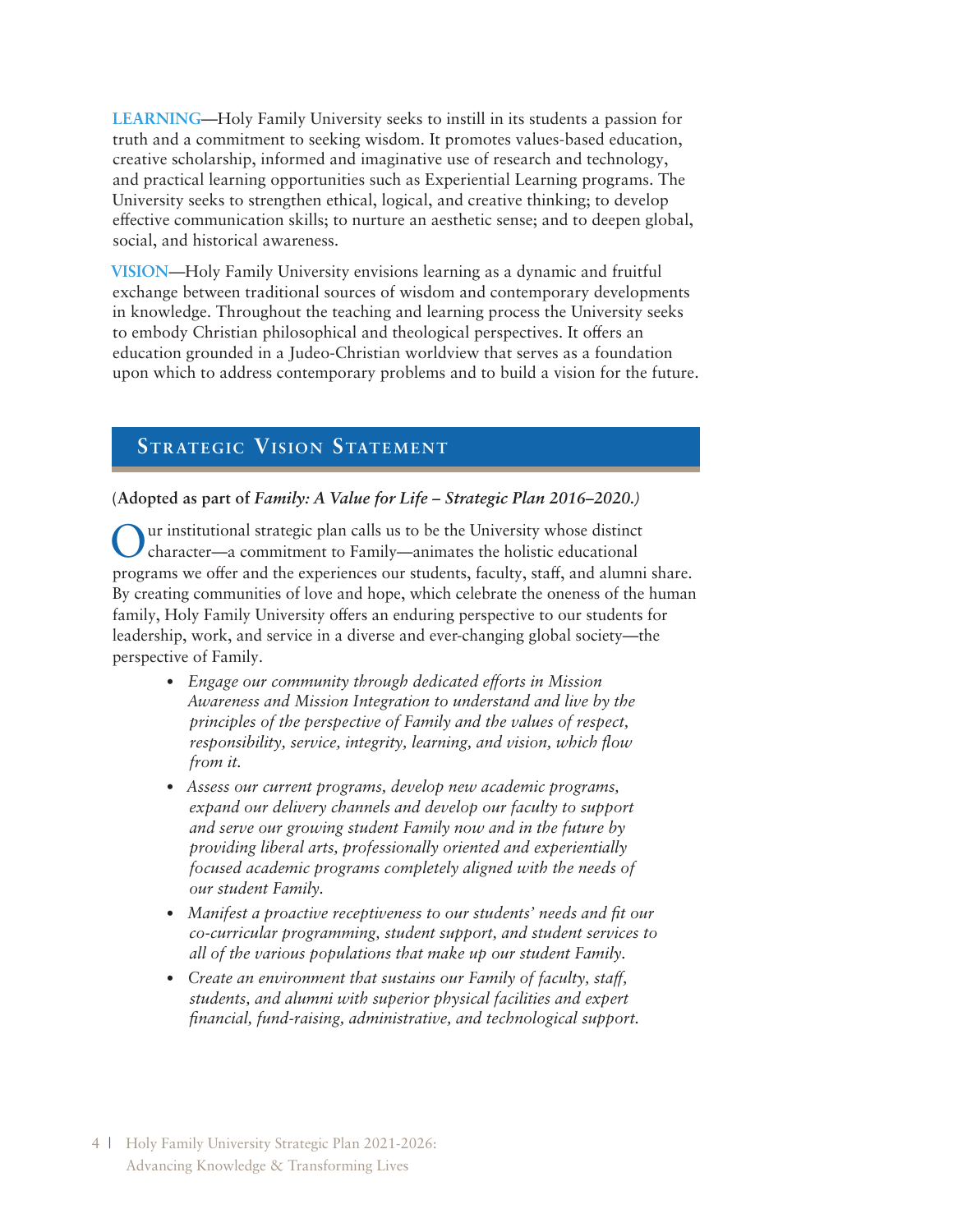# **Strategic Planning 2020**

### **Strategic Pillar 1 Realize the "Culture of Family"**

At the heart of Holy Family's mission and vision is our foundational commitment to Family, a commitment to embracing diversity, inclusion, and ensuring an equitable and just learning community and caring for our common home**.** As a University that deeply values diversity and interconnectedness, promotes mutual concern, and ensures a focus on the "whole person,". we are challenged to be steadfast in what it means to support every member of our community as members of our family students, alumni, faculty, staff, trustees, and our external communities.<sup>1</sup> In addition, we are challenged to acknowledge earth as our home and thus make a commitment to global ecology. Through Holy Family's thoughtful, rigorous, and well-designed education, students prepare themselves for meaningful lives promoting the common good and to be positive forces in their families, their workplaces, and as citizens of their community, the nation, and the world.

#### **A. We will commit to diversity and social ecology in our learning environment.**

- *Re-envision the General Education curriculum to address considerations of diversity, inclusion, equity, and social justice and carry across the curriculum.*
- *Determine strategies to attract a more diverse student body, faculty, staff, and trustees racially, ethnically, geographically, and in religious preference.*
- *Provide an environment that supports the success and retention of a diverse student body, workforce, and Board of Trustees and lives out the commitment to embrace the dignity of every human being.*
- *Build an understanding of what diversity, inclusion, and equity means for HFU in the 21st century and how it can be advanced through HFU's distinctive mission.*
- *Empower the Diversity and Inclusion Team to develop an educational program and other initiatives to address critical issues around "difference"—with considerations of race, religion, ethnicity, sexual orientation, or other differences.*
- **B. We will engage the Holy Family University community in practices to improve environmental ecology.**
	- • *Establish a cross-functional task force to drive a commitment to sound environmental practices on campus and provide budgetary support.*

<sup>1</sup> This strategic plan refers to this as social ecology.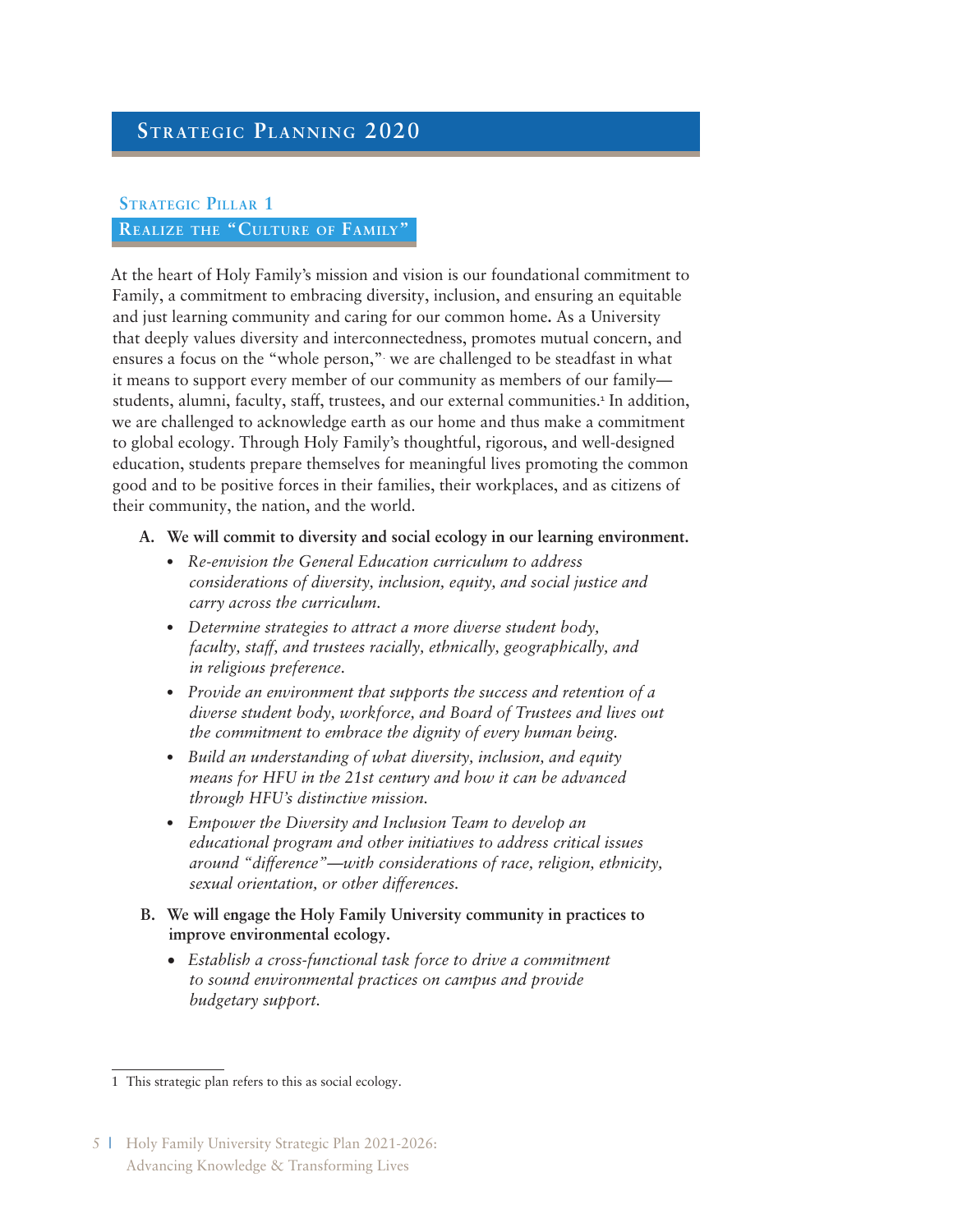- • *Ensure academic programs address environmental issues in courses and co-curricular activities, as appropriate, to recognize the importance of this area.*
- **C. We will support a dynamic learning and work environment.**
	- *Ensure that HFU's policies and services are responsive to creating and maintaining a quality student, employee, and trustee experience; identify and proactively address areas for improvement.*
	- *Engage all members of the HFU community around a "common experience" every year to promote intergenerational "family" dialogue among students, faculty, staff, and trustees around relevant issues.*
- **D. We will incorporate the CSFN Charism and the Catholic Identity as foundational elements in a Holy Family University learning environment.**
	- *Deepen the HFU community's understanding of the CSFN charism and core values, especially its commitment to Family and the rich Catholic intellectual tradition and commitment to social justice; support faculty and staff in incorporating these elements into courses, where relevant. Use these teachings as a primary filter when making decisions around policy, campus aesthetics, and programming.*

### **Strategic Pillar 2**

### **Commit to Excellence Through Innovation**

*Excellence Through Innovation* compels us to adopt an innovative approach and mindset to create a distinctive Holy Family University experience. We will support and achieve a culture of excellence by a strategic investment of our resources to strengthen academic program offerings where we have a foothold and/or evidence of potential new growth and the development of faculty and staff competencies. To ensure the optimum environment for students, we will define and enhance the distinctive Holy Family University student experience that tends to the mind, body, and heart of each student. Supporting these facets will require attention to strengthening the Holy Family University business model and achievement of optimal student enrollment.

- **A. We will optimize Holy Family University's Academic Portfolio.**
	- *Determine what is most essential in providing a liberal arts education and professional programs to educate students for societal needs in the 21st century.*
	- *Position HFU as a leader in the region offering a variety of learning modalities to accommodate different student needs.*
	- *Establish the Newtown campus as the health sciences campus and assess the feasibility of additional fields related to extended health care.*
- 6 | Holy Family University Strategic Plan 2021-2026: Advancing Knowledge & Transforming Lives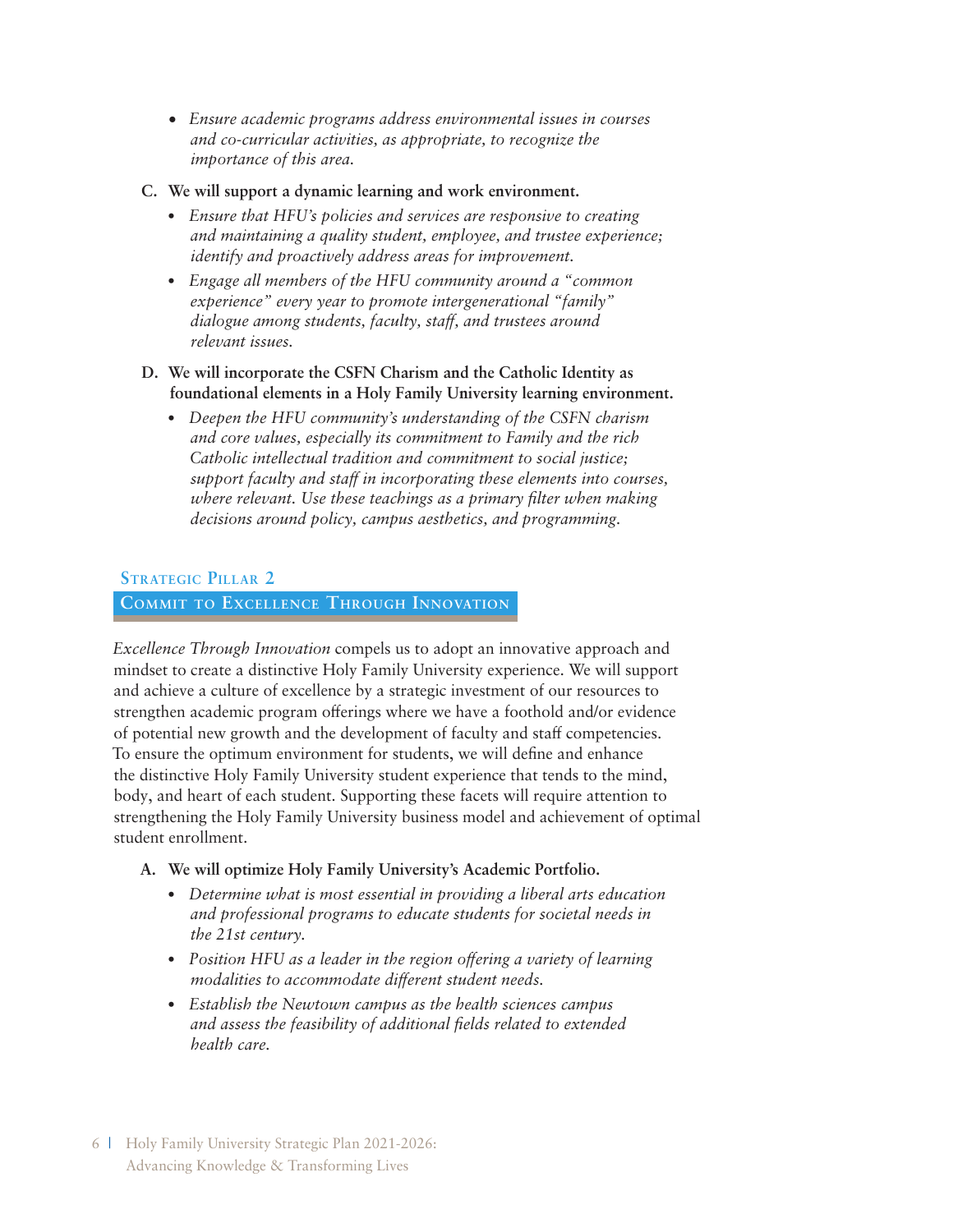- *Innovate HFU's current academic programs including finding new dimensions to be developed or optimized with a focus on interdisciplinary considerations and credentialing programs.*
- *Develop a support system and pathway to prepare students to be competitive for national awards and recognition: Fulbright, Marshall, Rhodes, Truman, and others.*
- *Develop and sustain the Center for Teaching and Learning as the central leader in ensuring professional and academic success for students at all levels and supporting faculty in enhancing classroom pedagogy and assessment; incorporate best practices into all undergraduate and graduate academic programs.*

#### **B. We will expand opportunities for the non-traditional learner.**

- *Design a distinctive HFU approach to fully integrate non-traditional students into the HFU culture through quality online learning.*
- *Provide opportunities for assessment of prior learning.*
- *Position HFU as a leading provider for continuing education for the professions.*
- *Provide various degree pathways to individuals who seek training and licensing in the trades or in technical fields.*

#### **C. We will examine and assess new business models that serve current Holy Family University students and reach out to new populations of students.**

- *Create several models that streamline the educational program (curricular, co-, and extra-curricular) and deploy technology to appropriately achieve administrative and instructional efficiencies.*
- *Evaluate the risks/rewards of different tuition and financial aid models to serve more students and generate higher net revenue.*
- **D. We will identify, acquire, and integrate innovative technology for effective learning and efficient operations.**
	- *Research and further develop a technology master plan and budget for the aspirational classroom design of the future, including on-site, online needs, and hybrid options.*
	- *Accelerate access to information to better serve our key stakeholders (students, faculty, and staff), by creating an HFU intranet and other related vehicles.*
	- *Expand faculty knowledge and skills to integrate appropriate technology to enhance teaching effectiveness.*
	- *Develop and implement a plan that ensures 24/7 technology support for HFU's students, faculty, and staff.*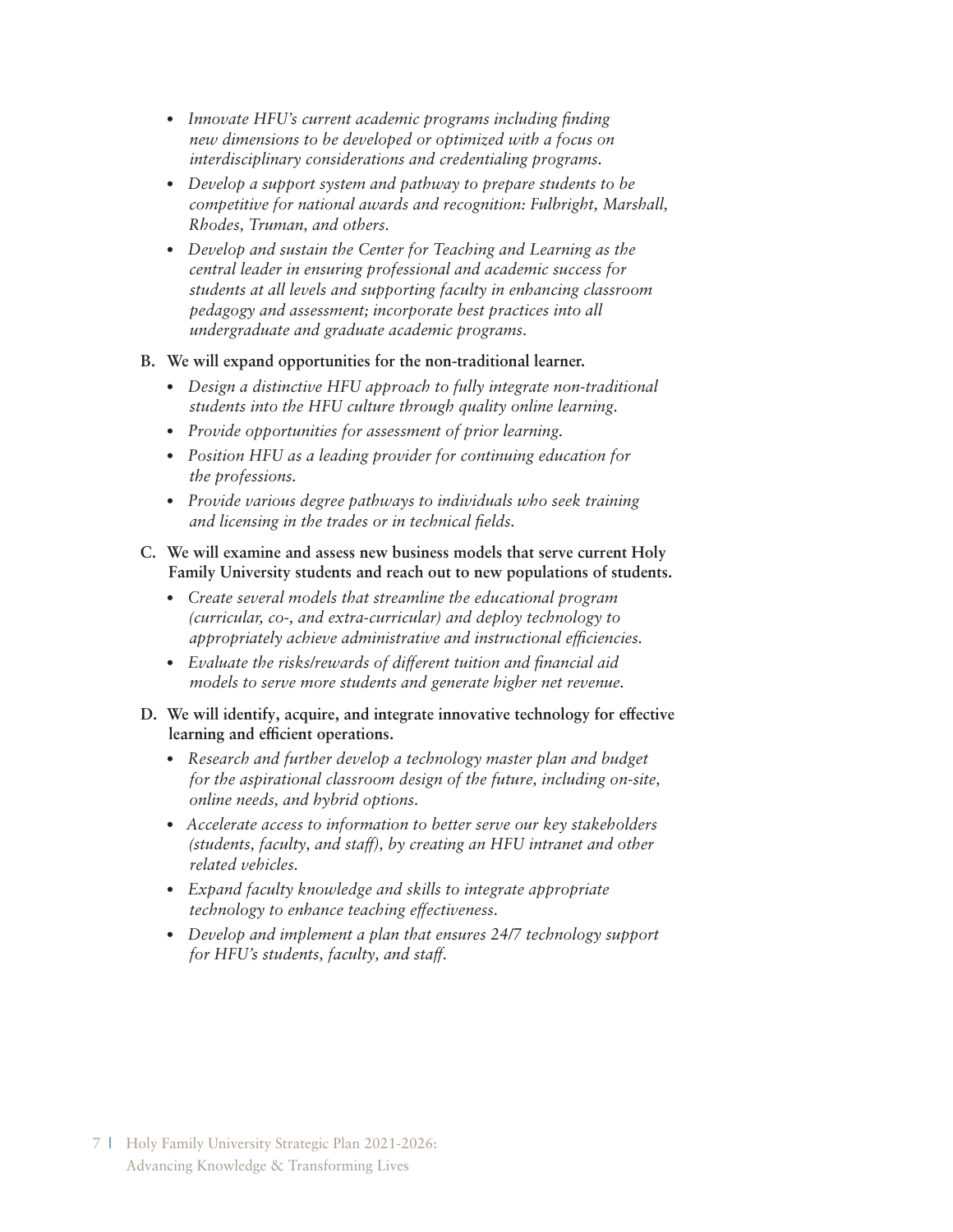- **E. We will define, design, and build the Holy Family University distinctive student experience.**
	- *Create, describe, and brand the "Holy Family Student Experience" that integrates the liberal arts, professional programs, and experiential opportunities. This experience should be grounded in "The Culture of Family," exceed students' expectation in what they can achieve and promote a holistic approach to education that focuses on learning, wellness and resiliency.*
	- *Design and implement a programmatic effort to embed developmental elements into the undergraduate student lifecycle for residential and commuter students, including the First-Year College Success course, opportunities for leadership development, career development, service, athletic participation and Learning Communities, with the goal of enhancing student success.*
	- *Enhance the educational experience by requiring every student to complete a credit-bearing experiential course related to their major program of study.*
	- *Routinely assess students' satisfaction with, and valuing of, their Holy Family experience. Evaluate student feedback, share results transparently, and adjust plans/strategies as appropriate to address critical needs and reinforce areas of success.*

### **Strategic Pillar 3 Engage Beyond Boundaries**

This pillar captures our aspiration to do two critical things: expand our scope of influence and attract and retain diverse populations of students, faculty, staff, and trustees. In so doing, we will position Holy Family University as an actively engaged member of a global community through strategic partnerships, networking relationships, new market development, and bold new engagement opportunities for students, faculty and staff that emphasize regional, national and global responsibility.

- **A. We will explore and pursue strategic relationships to advance the University.**
	- *Seek potential strategic alliances, partnerships, or collaborative relationships with other institutions with similar missions, or a strategically defined network of institutions to capitalize on the individual and collective strengths of all members for mutual benefit.*
	- *Build strong and mutually beneficial relationships with business and industry in the greater Philadelphia area through the creation of a Corporate Partnership Program.*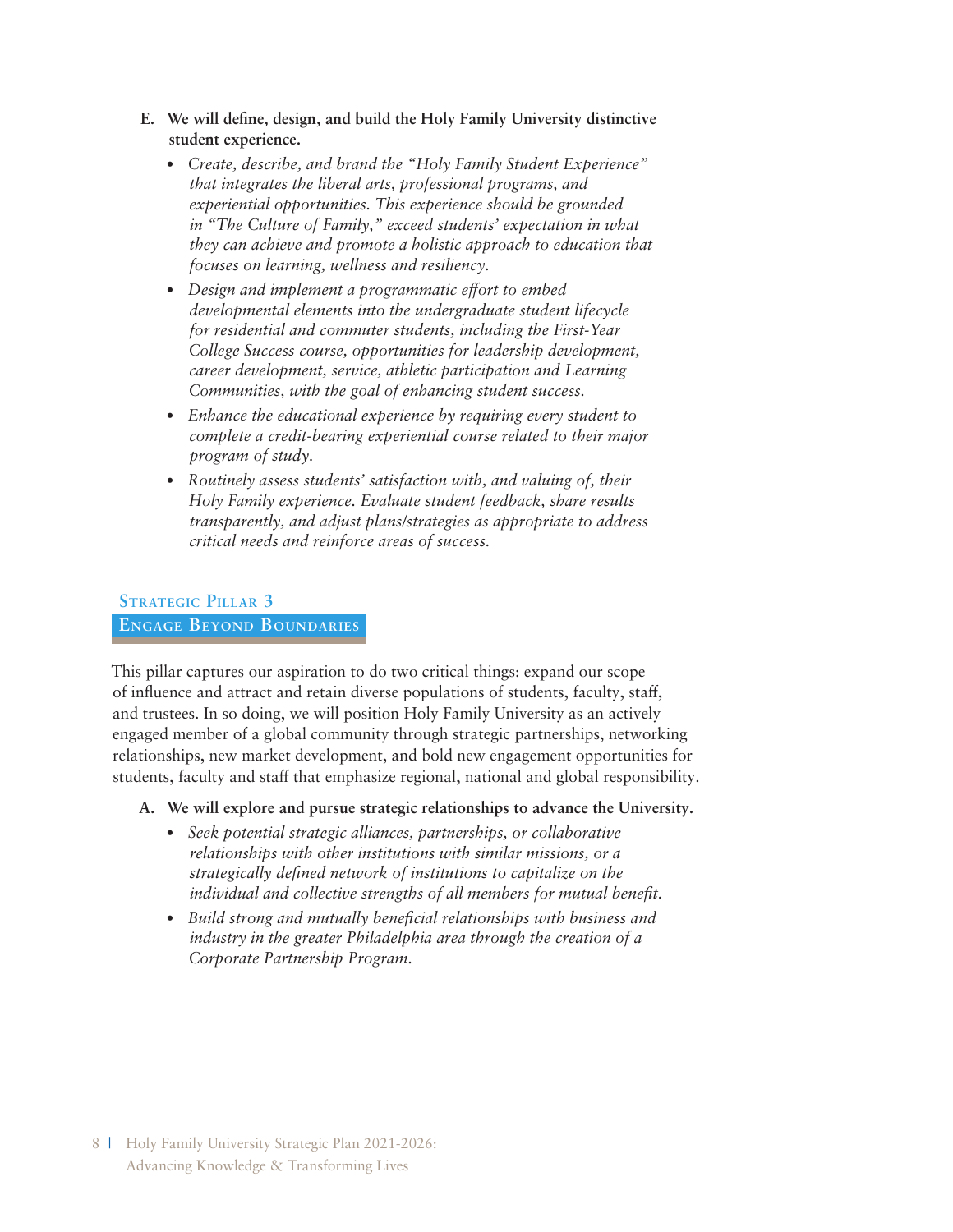- **B. We will provide a global Holy Family University experience for students and faculty.**
	- *Identify opportunities for partnerships and exchanges with a university to enable study abroad opportunities in both directions for students and faculty.*
	- *Create opportunities for the presence of international students to expand cultural understanding for all students.*
	- *Promote and incentivize semester-long and 2–3-week study abroad experiences for credit.*
	- *Increase opportunities for exchange study domestically.*
- **C. We will encourage, support and shape opportunities for Community Engagement.**
	- *Create strong and enduring relationships with our local community, as an extension of "Family", to provide enriching student service and community-based learning opportunities and tangible support and strength to our neighborhoods.*
	- *Redesign the Family Center as a source of significant outreach and service to the community with participation from students, faculty, and staff, and alumni.*
- **D. We will implement comprehensive strategies to attract a more diverse student population at all academic levels, faculty, staff, and trustees.**
	- *Diversify the student body through the identification of new markets and populations (ethnic, geographic, transfers); develop recruitment strategies and marketing tactics to achieve goals.*
	- *Leverage our campus as an attractive location to host sports and academic summer camps to serve the community and market programs.*
	- *Adopt best practices in employee and trustee recruitment to achieve diversity in all applicant pools and in identifying potential members for the Board.*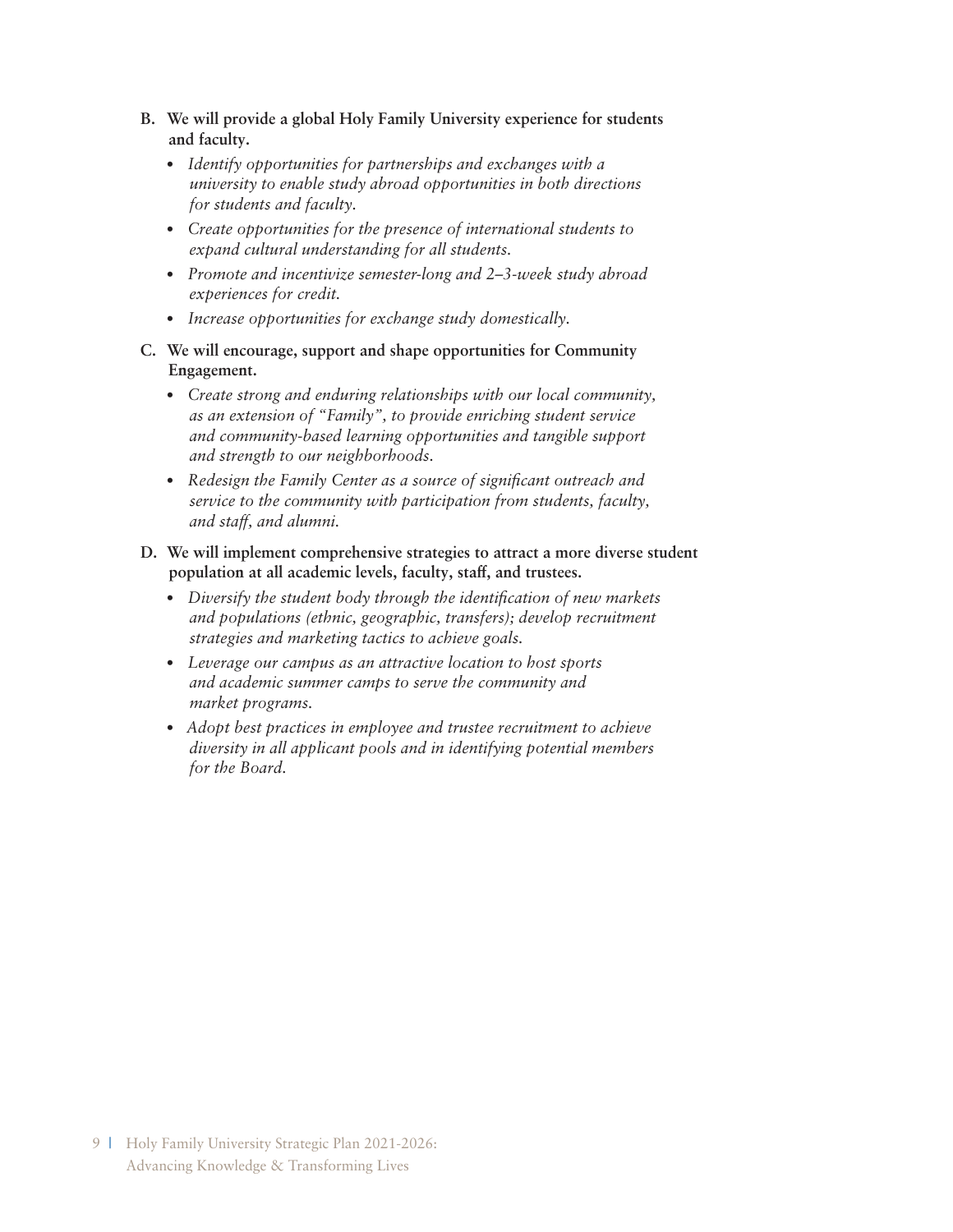### **Strategic Pillar 4 Strengthen Resources to Fulfill Mission**

We must take bold steps forward to retain and develop a strong faculty, staff, and Board of Trustees; diversify and expand income streams beyond revenue generated through tuition; and significantly enhance technology and campus facilities. Through plant and technology investments, the University conveys that it is a quality institution focused on the student of the future; this will create an aesthetic experience for students that will strengthen enrollment and contribute to marketing efforts. Strong and effective governance will be more important than ever to address the challenges Holy Family University and all universities will face as society rebounds from the COVID-19 crisis and addresses significant issues around racial justice and equity. Telling our authentic story grounded in the commitment to "Family" will support new and stronger fundraising, contribute to the growth of annual giving, enhance the attraction of new students, and focus on marketing strategy.

- **A. We will brand the distinct and transformative aspects of a Holy Family University education to distinguish the "Culture of Family" through stronger alumni engagement, financial support, and recruitment of new students.**
	- *Create new programs that cultivate all students to be supportive of the University while they are here and to be engaged and lifelong supporters of the University as alumni.*
	- *Engender alumni pride in the University and foster lifelong loyalty, in part through foundational experiences that recognize and affirm alumni and provide opportunities to celebrate alumni accomplishments. Celebrate and communicate how the University is adding value to the degrees it already conferred.*
	- *Identify and build upon opportunities that offer the best chance to bring students and alumni together for mutually satisfying outcomes that might include networking, mentoring, and other shared events for interaction, celebration, and collaboration.*
	- *Establish an innovative outreach program to build the donor base at every level, re-engage disconnected alumni and increase trustee involvement as ambassadors and friend-raisers.*
	- *Grow the University's annual fund to a percentage of the University operating budget that is consistent with industry standards.*
	- *Ensure the University becomes "campaign ready" so that the necessary resources to implement the strategic vision can be secured.*
	- *Seek financial support for endowed professorships, deanships, and chairs to provide additional support for teaching and research.*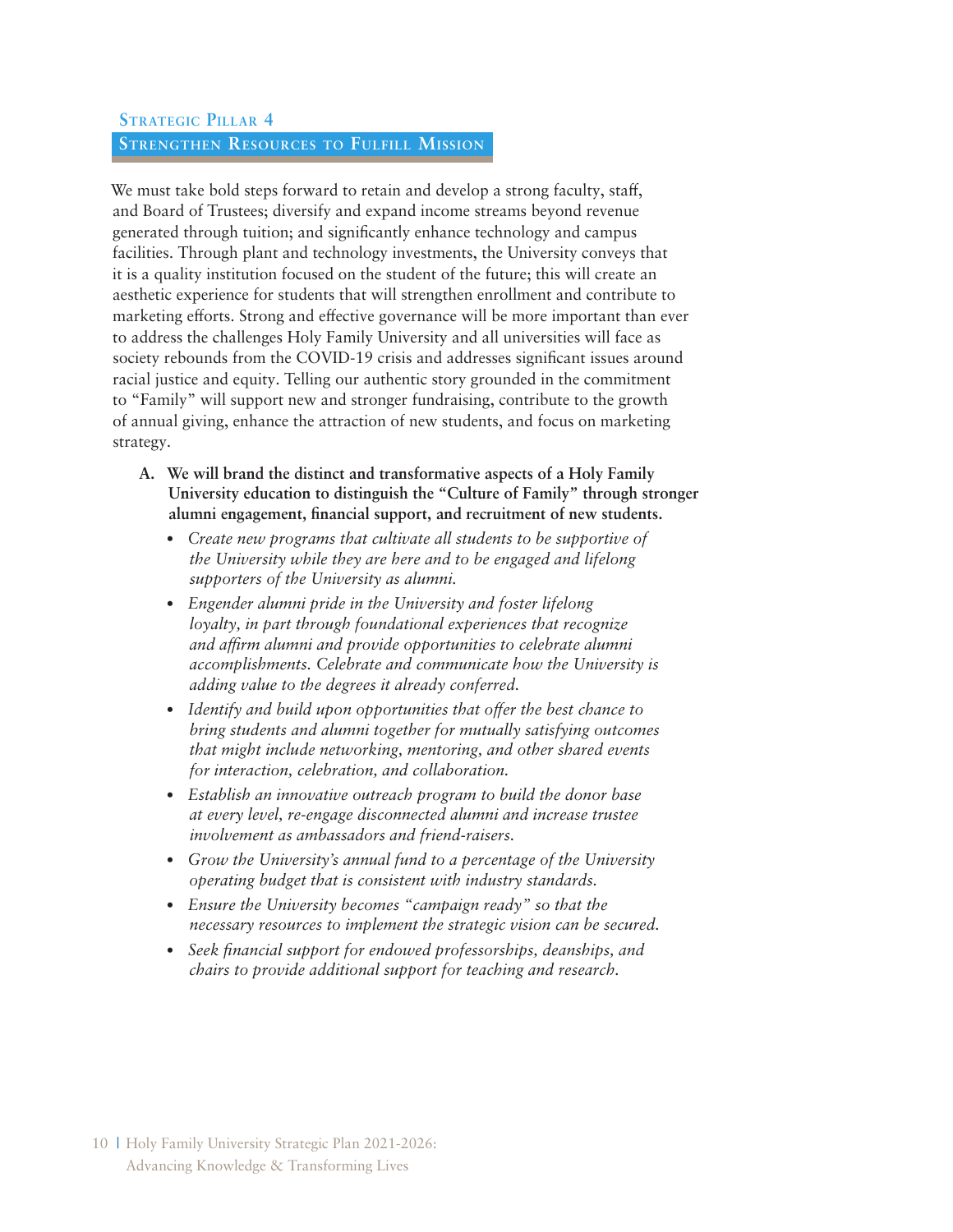- **B. We will strengthen and expand data driven decision-making and transparency.**
	- *Build institutional capacity for collecting data needed for analysis and decision-making and use data strategically in all significant university decisions.*
	- *Build HFU capacity to employ data in creating a culture of continuous improvement.*
	- *Ensure data reliability and quality as well as use of standard definitions and calculation methods; enhance data visualization capacity for clarity and to promote transparency.*
- **C. We will enhance faculty, staff, and trustee excellence.**
	- *Annually allocate professional development funds sufficient to support faculty and staff in expanding their knowledge and skills in strategically identified areas.*
	- *Identify and support attendance in key leadership development programs for faculty and staff.*
	- *Invest in Board development to ensure best practices in governance and advancing trustees' knowledge of current higher education issues.*
	- *Increase commitment to faculty scholarship and accelerate faculty engagement of students in their research.*
	- *Establish a program to attract prominent scholars for short-term engagements at the university.*
- **D. We will improve campus facilities to enhance the overall student experience, support academic programming, student life, enrollment, and community involvement.**
	- *Develop a 5-year plan for implementing recommendations from the Master Plan with priority given to student-centered areas including the Dining Hall, lounges, and common areas.*
	- *Research and plan for the "classroom of the future" by establishing standards to be implemented for a variety of classroom types. Consider both on campus and online classroom needs.*
	- *Achieve the optimal level of technology needed for student learning and efficient business operations and allocate annual budget to ensure ongoing support.*
	- *Focus on "curb appeal" that conveys the strength of the University and reflects its Catholic heritage.*
	- *Identify ways to develop new sources of income from campus facilities through increased community access.*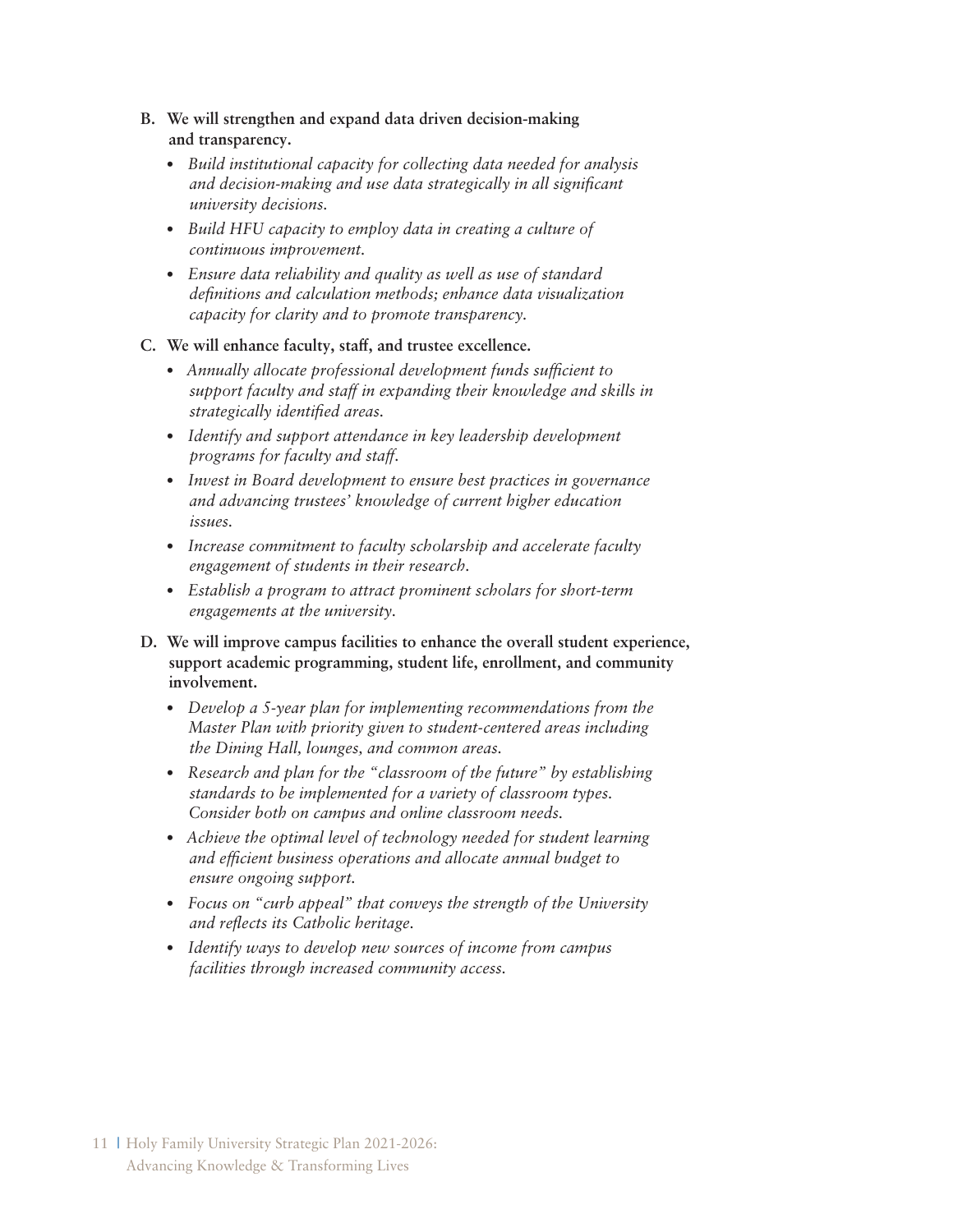- **E. We will strengthen Holy Family University's leadership through best-practice governance.** 
	- *Establish best practices for board committees and support the governance committee to strengthen the Board through future appointments, evaluations, and best practices.*
	- *Strengthen the ways in which Board will be engaged in strategic and innovative conversations in partnership with the administration to move the University forward.*
	- *Engage the faculty more fully in their governance structures to incentivize innovative thinking around curriculum, faculty service to the external community, and around major campus issues.*
	- • *Involve students in an appropriate way to incorporate their voices on board and faculty committees.*
	- *Ensure that all governance bodies apply "lessons learned" from the recent global pandemic, the global response to racial injustice and inequity, and any future transformative dynamic in their deliberations around educational and administrative policies and practice.*
- **F. We will support all the initiatives in this plan through a carefully designed marketing and communications plan.**
	- *Re-imagine and implement a new public image of Holy Family University through the lens of our commitment to a Culture of Family as a point of differentiation and distinction.*
	- *Strategically market Holy Family University as a high-quality, affordably priced, relationship-driven institution that prepares students for meaningful lives and careers.*
	- *Promote the strengths and attributes of the faculty and their teaching, research, and expertise; our campus-community connections; our relationships with a strong alumni network through integrated messaging campaigns.*

*Approved by the Holy Family University Board of Trustees, October 20, 2020.*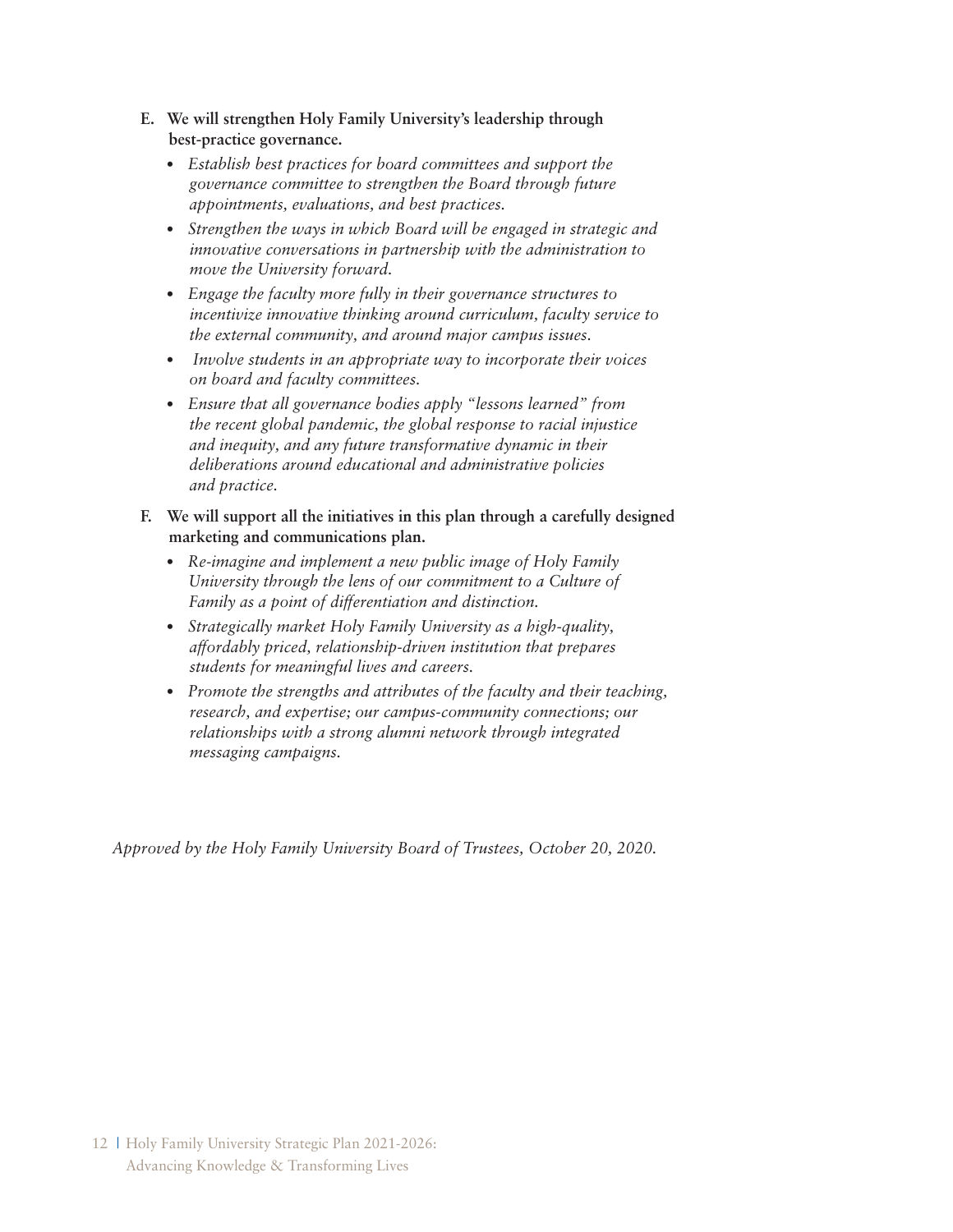# **Strategic Planning Steering Committee Members**

| Sister Maureen McGarrity, Ex Officio                                     |
|--------------------------------------------------------------------------|
| Jim Garvey, Co-Chair                                                     |
| Mike Markowitz, Co-Chair                                                 |
| Isabella Brandimarto, Student                                            |
| Kim Caulfield, Assistant VP Corporate, Foundation & Government Relations |
| J. Barry Dickinson, Dean for the School of Business Administration       |
| Mark Green, Director, Institutional Research & Assessment                |
| Margaret Kelly, VP for Mission                                           |
| Gene Kovalchick, VP for Information Technology/CIO                       |
| Bernadette Laukaitis, Head Women's Basketball Coach                      |
| Jennifer Luling, Associate VP for Human Resources                        |
| Stacy McDonald, Associate Professor/Chair, Institutional Review Board    |
| Eric Nelson, VP for Finance and Administration/CFO                       |
| Abigail Wernicki, VP for Student Affairs                                 |